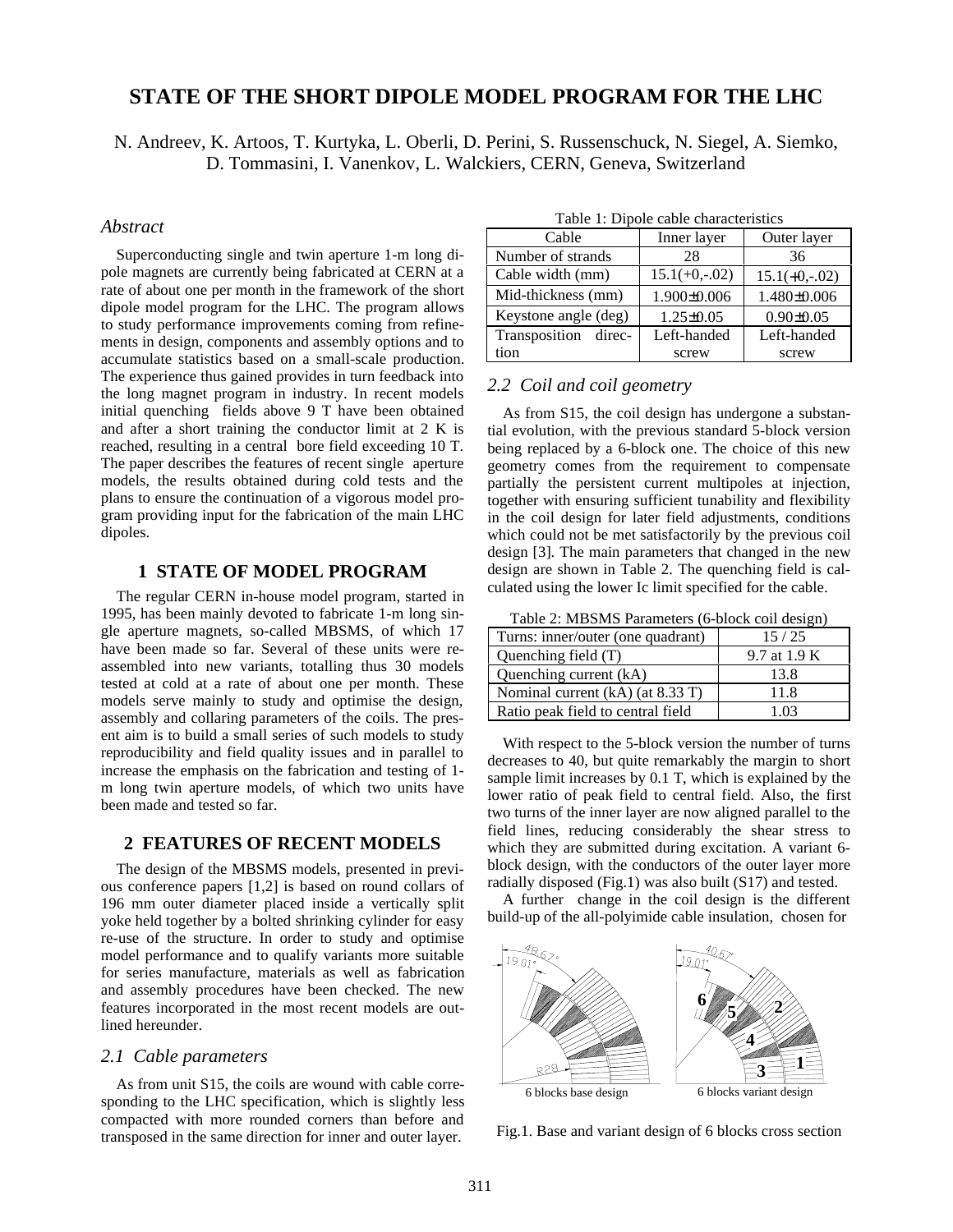improved helium porosity and more economic wrapping of the cables. It consists of two 50 µm thick layers of 11 mm wide tape applied half-lapped (later butt-lapped and staggered by half the tape width), followed by an adhesive coated 9 mm wide tape spiralling with 2 mm spacing.

#### *2.3 Structural and assembly variants*

The MBSMS base design relies on Al alloy collars of similar rigidity as those of the double aperture dipoles, with a nominal coil pre-stress at room temperature of 50 MPa. However, models have been assembled with alternative collar material (non-magnetic steel) and with glued Al collar packs to study the influence of rigidity, and also with different initial pre-stress to study acceptable limits of assembly tolerances as a function of performance. Typical coil pre-stress values during magnet assembly are shown in Fig. 2 both for Al and steel collar variants.



Fig. 2. Average coil pre-stress at RT and at cold.

The interference between collared coils and yoke is chosen such that at cold they are just in contact. Therefore at room temperature the yoke gap must be open for Al collars and can be closed for steel collars, which simplifies assembly. To study the added rigidity given by the yoke contact, one Al collared model and one steel collared model were assembled with sufficient margin around the collars such that there is no contact up to maximum field (free-standing collar packs).

## *2.4 Key features of recent models*

The salient parameters of recent and of some reference magnets are described in Table 3 hereunder.

# **3 RESULTS OF COLD TESTS**

## *3.1 Mechanical behaviour*

The mechanical instrumentation of the models is based on specially developed strain gauge transducers [4] and capacitive pressure transducers [5]. The measured mechanical parameters of recently tested 6-block coil models, using both Al and steel collars, show that they behave similarly to 5-block coil models, which have been described in detail in reference [4]. Model S3.V6 was made with the aim to check the performance of a steel collared magnet in which the floating collars are replaced by filler pieces. In this case, they were replaced by Al collars, which had little influence on the collared coil rigidity. This magnet showed good performance, proving that such

| Table 3: Description of recent models |                                                             |  |  |  |
|---------------------------------------|-------------------------------------------------------------|--|--|--|
| Magnet                                | Salient design and assembly features                        |  |  |  |
| MBSMS3.V1                             | 15 mm cable (non-coated), 5-block coil geometry, Al         |  |  |  |
|                                       | collars, PEI end spacers in inner layer.                    |  |  |  |
| MBSMS3.V4                             | Re-collared with steel collars                              |  |  |  |
| MBSMS3.V5                             | Re-assembled with free-standing collars (steel).            |  |  |  |
| MBSMS3.V6                             | Long collars in steel, floating collars in Al.              |  |  |  |
| MBSMS9.V1                             | 15 mm coated cable, Al collars, lower pre-stress in inner   |  |  |  |
|                                       | layers (25 MPa at cold).                                    |  |  |  |
| MBSMS9.V2                             | Increased pre-stress in inner layer (35 MPa at cold)        |  |  |  |
| MBSMS9.V3                             | Re-assembled with free-standing collars (Al).               |  |  |  |
| MBSMS13.V1                            | 15 mm cable, end spacers with shoes, glued Al collar        |  |  |  |
|                                       | packs, radial shims, fishbone glued to first turns of inner |  |  |  |
|                                       | layer.                                                      |  |  |  |
| MBSMS15.V1                            | 15.1 mm cable, 6-block coil geometry, Al collars.           |  |  |  |
| MBSMS15.V2                            | Re-collared with steel collars.                             |  |  |  |
| MBSMS15.V3                            | Re-collared with lower pre-stress in outer layer            |  |  |  |
| MBSMS16.V1                            | As MBSMS15.V1                                               |  |  |  |
| MBSMS17.V1                            | As MBSMS15.V1, more radially oriented outer layer           |  |  |  |
|                                       | conductors.                                                 |  |  |  |

a design, which would be more economical, is feasible. Recent models have been assembled with moderate coil pre-stress, around 30 MPa in the inner layer and 40 MPa in the outer layer at cold. Although in some models the inner layer reaches zero clamping pressure at fields as low as 7 T (unloading field), these models had good training behaviour at much higher fields. The evolution of coil stress as function of the excitation is shown for model S15 in Fig. 3. Table 4 shows the mechanical parameters of representative models of 5 and 6-block coil geometry collared both with Al and steel collars.

Table 4: Coil pre-stress and unloading rates and fields

|                                  |       |       |       | - -                    |             |
|----------------------------------|-------|-------|-------|------------------------|-------------|
| Model                            | Layer | RT    | Cold  | Unload, rate           | Unloading   |
|                                  |       | (MPa) | (MPa) | (MPa/kA <sup>2</sup> ) | field $(T)$ |
| S <sub>3</sub> .V <sub>1</sub>   | inner | 55    | 60    | $-0.19$                | 12          |
| 5-block                          | outer | 64    | 60    | $-0.12$                | (extrapol.) |
| S <sub>3</sub> .V <sub>4</sub>   | inner | 100   | 42    | $-0.30$                | 10.1        |
| 5-block                          | outer | 122   | 60    | $-0.12$                |             |
| S <sub>3</sub> .V <sub>6</sub>   | inner | 86    | 38    | $-0.37$                | 8.8         |
| 5-block                          | outer | 104   | 48    | $-0.16$                |             |
| S9.V1                            | Inner | 31    | 23    | $-0.31$                | 6.2         |
| 5-block                          | outer | 55    | 38    | $-0.11$                |             |
| S9.V2                            | inner | 40    | 35    | $-0.32$                | 7.7         |
| 5-block                          | outer | 50    | 38    | $-0.14$                |             |
| S <sub>15</sub> .V <sub>1</sub>  | inner | 33    | 25    | $-0.37$                | 7.1         |
| 6-block                          | outer | 52    | 37    | $-0.12$                |             |
| S <sub>15</sub> . V <sub>2</sub> | inner | 69    | 27    | $-0.27$                | 7.8         |
| 6-block                          | outer | 94    | 47    | $-0.17$                |             |

# *3.2 Training*

*6-block coil design:* The training behaviour of recent models is shown in Fig. 4. For S15.V1 the first quench occurred at 9.2 T, highest observed so far and the short sample limit was reached after 17 training quenches at a central bore field of 10.1 T. The magnet presents however the usual training pattern of MBSMS models, though at much higher field levels, with gradual training starting at 9.5 T. Contrary to 5-block coil models, where training quenches occur very often in the pole block of the inner layer, in S15 most of the training quenches are observed in the first turn of block No 5 (third turn from pole) which in this design is the most critical one in terms of thermal